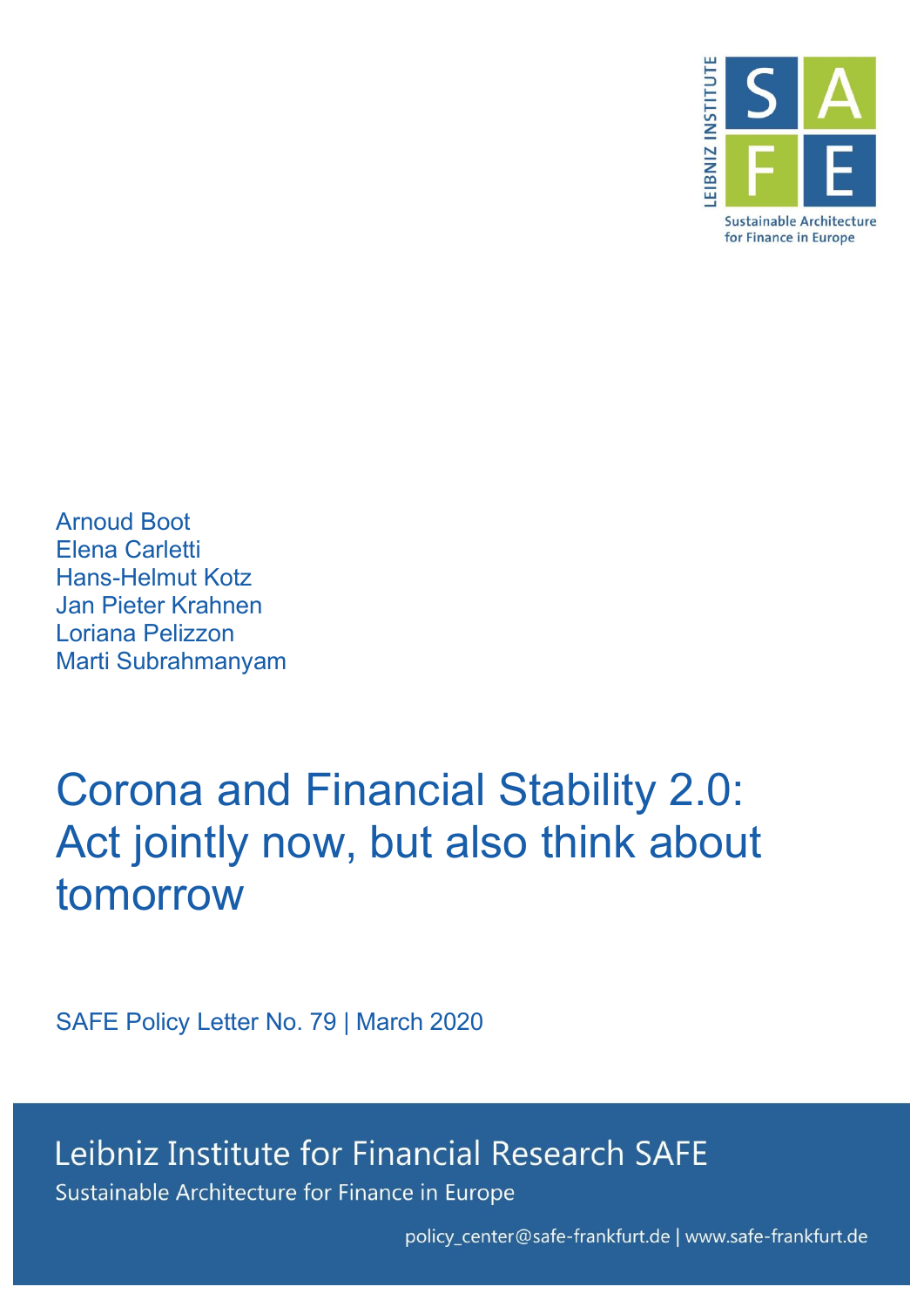## **Corona and Financial Stability 2.0: Act jointly now, but also think about tomorrow**

*Arnoud Boot1 , University of Amsterdam Elena Carletti, Bocconi University and Florence School of Banking & Finance Hans-Helmut Kotz, Harvard Center for European Studies and SAFE Jan Pieter Krahnen, Goethe University Frankfurt and SAFE Loriana Pelizzon, Goethe University Frankfurt and SAFE Marti Subrahmanyam, NYU Stern Business School* 

#### *March 2020*

In this SAFE Policy letter on the implications of the Coronavirus for financial stability in Europe, we address how to mitigate a systemic financial crisis that is propagating in slow motion, as we speak, and which we identified and diagnosed in the SAFE policy letter 78<sup>2</sup>. This second letter emphasizes the speed at which the underlying unprecedented real sector cash drains and how asymmetric national solutions may be destabilizing in the longer run.

Our main conclusion: A coordinated fiscal plan at the pan-European level, complementing national measures, is crucial for financial stability in Europe. The plan has to be substantial in size, implemented immediately, and backed by a common fiscal backstop. While today's policy actions have to be undertaken inevitably at a quickened pace, it is paramount to also account for the longer-term implications of the chosen policies and instruments for a post-crisis Europe now. We see two weaknesses of the current fiscal policy responses in Europe:

- (i) their design and implementation are happening in an uncoordinated manner, at the national level, and
- (ii) they rely almost exclusively on debt instruments.

While the current solutions have some merit in the short term, they put financial stability in the longer run at risk.

We argue that the current national fiscal policies, despite their boldness in scope and scale, especially in Germany and The Netherlands, with "unlimited volume," may turn out to have counterproductive side

 $1$  SAFE policy letters represent the authors' personal opinions and do not necessarily reflect the views of the Leibniz Institute for Financial Research SAFE or its staff. We want to thank Johannes Kasinger and the SAFE Policy Center Team for their excellent guidance through the discussion and writing process.

<sup>2</sup> Link to Policy Letter: https://safe-

frankfurt.de/fileadmin/user\_upload/editor\_common/Policy\_Center/SAFE\_Policy\_Letter\_78.pdf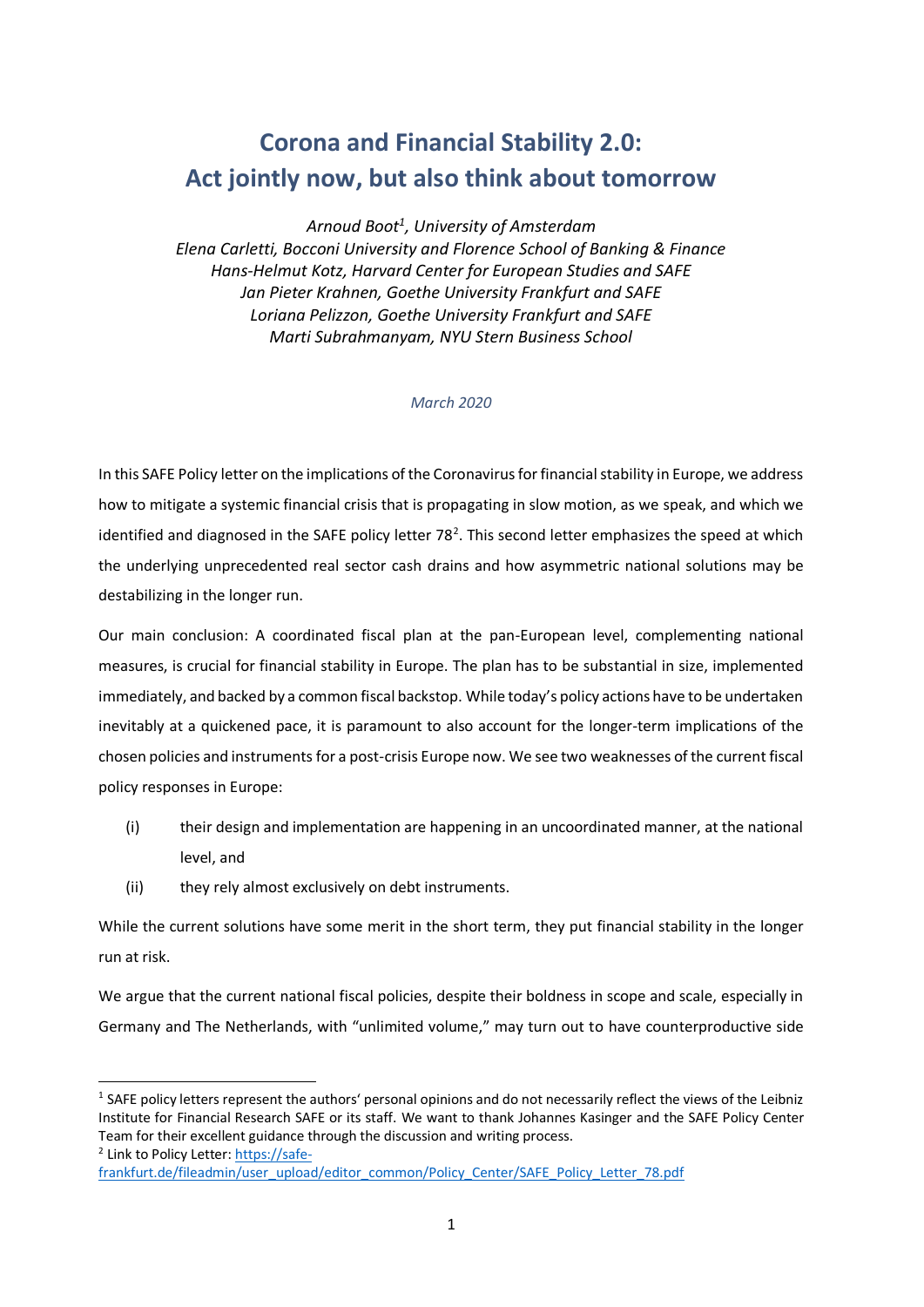effects for Europe as a whole in the future. Doubtless, these measures are now essential to provide muchneeded liquidity to firms and banks, but, given their supra-national nature, they ought to be supplemented immediately by a broad, coordinated fiscal plan at the pan-European level, to provide immediate support and a safety net for the weaker countries, already threatened by market reactions to the announced policy interventions. Ultimately, of course, they also benefit the stronger links in this interdependent chain.

ECB monetary policy alone cannot deal with the economic divergence in the Eurozone; longer run negative side effects should be considered as of today. Thus, while we applaud the ECB's extraordinary 750 billion euro asset purchase program (the Pandemic Emergency Purchase Program, PEPP), we fear that without a complementary European fiscal plan, commensurate in ambition, this substantial monetary intervention alone would have limited impact. It may even turn out to have counterproductive implications in the longer run, with severe consequences for the common European mission.

#### **The (updated) issue: Coronavirus and the first line of economic defensive measures**

As diagnosed in our earlier policy letter, the economic challenge the world, and Europe in particular, is facing now is an extended interruption of the activity of otherwise (mostly) solvent businesses. An interruption of economic activity considerably exceeding three months seems likely today<sup>3</sup>. Using recent statistics on infections, the number of business shutdowns, and public curfews in Europe's economies, we are facing the possibility of an almost complete economic shut-down, or at least a very significant "output gap" for a large part of the year. Even if the formal shutdown would be of a shorter duration, the complexity of the global production chains coupled with the apparent lack of coordination across countries will likely complicate the eventual return of the global economy to normal business and, thus, inescapably extend the duration of business closure.

On Monday this week, the Eurogroup issued a "Statement on Covid-19 Economic Policy Response," emphasizing an EU-level 37 billion Euro investment initiative, an 8 billion Euro working capital lending scheme for 100,000 firms and a 10 billion Euro investment fund for small and medium-sized enterprises (SMEs). Coupled with the various national emergency assistance schemes, the non-financial or real sector is, thus far, supposed to receive funds from national authorities mostly in the form of bridge financing via debt instruments, as well as public subsidies for un- or underemployed workers in the most affected industries<sup>4</sup>. However, all of these measures are taken in view of national perspectives only.

 $3$  A more precise interruption estimate could be based on work done by professional epidemiologists, such as the World Health Organization/Imperial College Models.

<sup>&</sup>lt;sup>4</sup> E.g., for Germany: Federal Ministry for Economic Affairs (BMWi), A protective shield for emplovees and companies, 13 March 2020, see https://www.bmwi.de/Redaktion/DE/Pressemitteilungen/2020/20200313 schutzschild-fuer-beschaeftigte-und-unternehmen.html. For the extensive Dutch measures, see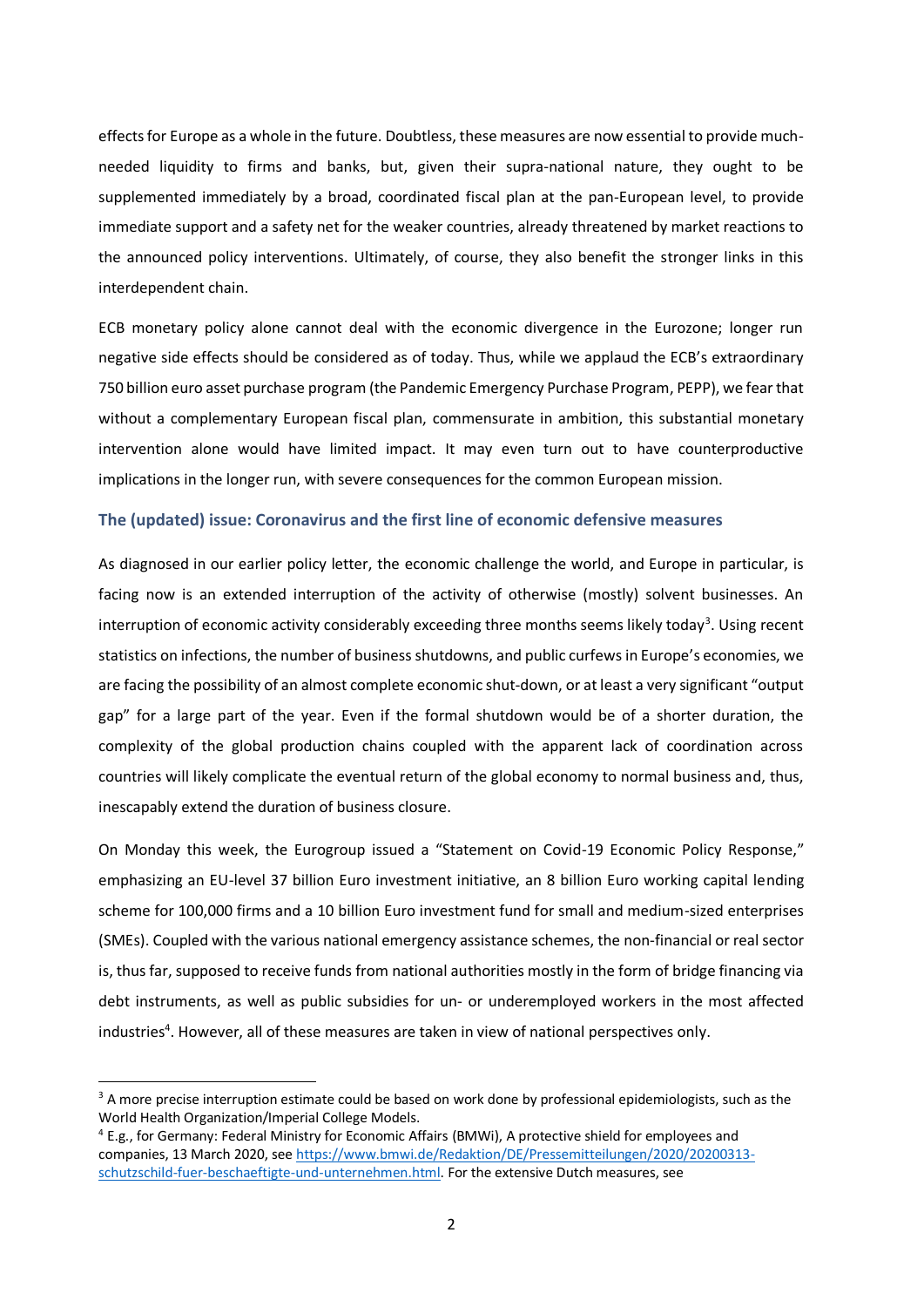According to the Eurogroup statement on 16 March<sup>5</sup>, fiscal measures will be put in place amounting to roughly 1% of GDP, with an additional 10% of Europe-wide GDP made available for automatic stabilizers, such as Kurzarbeit, the German model to combat unemployment, and access to liquidity facilities via public guarantees and tax deferrals. While these measures are welcome and necessary to contain some of the immediate fallout, a longer duration of the crisis, extending beyond three months, would further require timely, coordinated pan-Eurozone measures on a much larger scale, and wider in scope.

The recent ECB 750+ billion euro asset purchase program goes in the right direction. A particular welcome feature is that the program has no predefined limit. It can be scaled up "by as much as necessary and for as long as needed". In any case, it will not end before 2020. It is worth pointing out that purchases will also include Greek securities for the first time. To prevent a further surge in sovereign bond yield spreads between the member states, the ECB is willing to deviate from the capital key in the future. With regard to the private sector, the ECB will expand the scope of its Corporate Sector Purchase Programme (CSPP) to include all commercial paper of sufficient credit quality. Finally, collateral standards will be relaxed. By themselves, while welcome, these measures will not suffice to fight the core of the problem. We need a strong European coordinated fiscal policy intervention that, at least so far, is absent.

The preponderance of national fiscal policies to combat the Corona crisis in Europe has already led to programs that differ significantly across countries ¬ in terms of size, in Euro per capita, or Euro per firm/employee. Some Northern European countries, like Germany and the Netherlands, can offer nearly unlimited amounts of assistance, for example, in the form of labour cost support and loan guarantees, whereas the fiscal measures taken, for instance, by Italy appear to be quite limited in size, obviously encumbered by their fiscal constraints. As an unintended consequence that will become more visible during a post-crisis recovery, this disparity in responses will also shift the growth prospects across countries in a manner analogous to what was experienced during the Eurozone sovereign crisis, i.e., the strongest economies will get even stronger, and the weaker ones even more fragile. This looming, increasing divergence across EU (and EMU) member states potentially undermines the whole European project.

Thus, the in a longer-term perspective, the asymmetric fiscal response at the national level threatens Europe's financial stability and, ultimately, its future. Indeed, given their disparate sizes, the emergency programs would likely accentuate the competitive strength of the more assisted against the less assisted firms, which would reinforce divergence among Euro member countries.

https://www.rijksoverheid.nl/actueel/nieuws/2020/03/17/coronavirus-kabinet-neemt-pakket-nieuwemaatregelen-voor-banen-en-economie

<sup>5</sup> See: https://www.consilium.europa.eu/en/press/press-releases/2020/03/16/statement-on-covid-19-economicpolicy-response/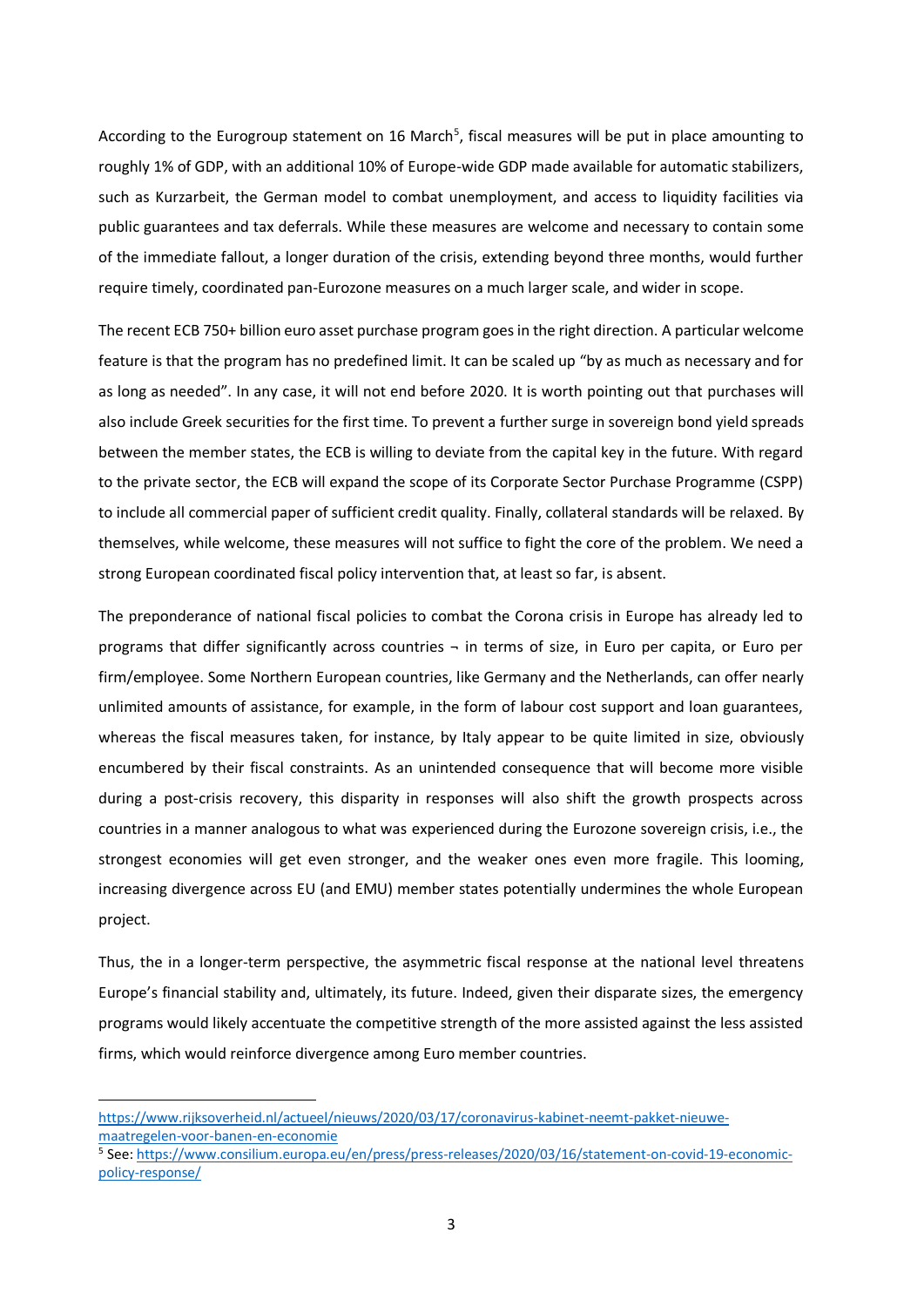We can only speculate about the longer-term consequences of such divergence, and fear that peripheral countries will lose out if the current dispensation were to continue. However, such an outcome would ultimately be costly for the core countries as well, even if we disregard the political costs of an unequal treatment of firms across nations in Europe. The national policies of today lead to over-indebtedness of the peripheral economies and potentially overwhelming their financial systems, as an almost necessary upshot endangering sovereign solvency. This, in turn, may lead to a systemic crisis in the banking sector, affecting the whole of Europe through contagion, as almost happened during the sovereign crisis in 2011, with Troika interventions that no one would wish to see again.

Further, the nature of support needs rethinking. Corporate and bank defaults are highly likely and inevitable in the wake of this rapidly evolving crisis. Measures to address the problems, however, typically rely on the provision of liquidity in the form of debt facilities, mostly via the banking system. While understandable in terms of their expediency, debt guarantees provide for funding stability, but are not the most effective instrument for risk sharing. Therefore, where feasible, guarantees on debt facilities should be complemented and buttressed with equity-type risk sharing instruments. Moreover, these instruments need credibility, which requires credible pan-European backing.

This brings us to the main question faced by Europe in the wake of the Coronavirus pandemic: How to design an emergency assistance scheme that (i) effectively supports businesses, (ii) provides incentivecompatible risk sharing, and (iii) prevents further divergence among euro member states.

### **Recommendations: Temporary supplements to the European Financial Architecture**

Our basic proposal is twofold:

- (i) the assistance programs need pan-European backing, and business support arrangements need coordination across Europe;
- (ii) there should be a shift towards risk sharing instruments in supporting businesses.

Thus, risk sharing should be interpreted as a tilt away from debt instruments towards equity-like instruments, as well as a common, European backing of such arrangements.

First, to contain the destabilizing effects of unequal access to fiscal support for firms across the European countries, in view of the differences in fiscal capacity at the national levels, the assistance programs that provide funding to the larger firms in response to the emerging output gap should be designed and monitored by an EU institution (the ESM or the EU COM). These programs can be implemented in a twotier model, relying on national institutions for execution. At the European level, this would help create greater balance in the design and implementation of the assistance schemes for such firms, reducing divergence between member states.

4